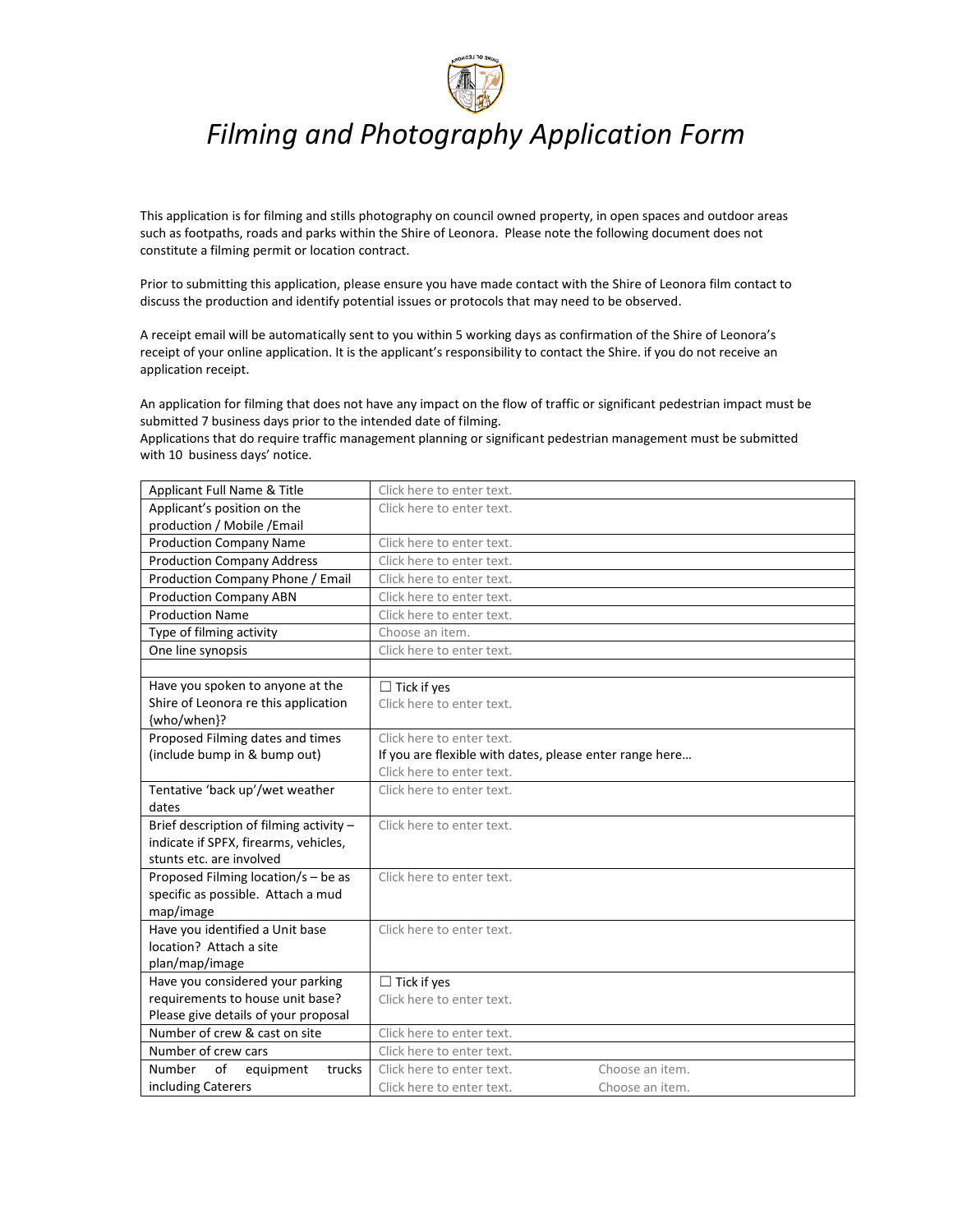

| Have you considered your parking       | Click here to enter text. |
|----------------------------------------|---------------------------|
| requirements for the filming area?     |                           |
| Please give details of your proposal   |                           |
| Will a Generator be used?              | $\Box$ Tick if yes        |
| If YES, has it been silenced to EPA    | $\Box$ Tick if yes        |
| standards?                             |                           |
| Is specialist equipment (cherry        | Tick if yes<br>Ш          |
| pickers, towers, cranes) proposed?     | Click here to enter text. |
| Is a road closure or any other type of | $\Box$ Tick if yes        |
| traffic management proposed? If        | Click here to enter text. |
| YES, please give a brief description.  |                           |
|                                        |                           |
| Has your production received any       | $\Box$ Tick if yes        |
| Government or national Broadcaster     |                           |
| support                                |                           |

# **ATTACHMENT CHECKLIST AT APPLICATION STAGE:**

- ☐ Public liability Insurance Certificate
- ☐ Filming location site map/image
- ☐ Unit base location site plan/map/image
- ☐ Parking bays required site map/image
- ☐ Proposed Road closure plan (this is not the Traffic Management plan)

## **ATTACHMENT CHECKLIST AT APPROVAL STAGE:**

- ☐ Proposed production schedule for entire activity
- ☐ Proposed daily running schedule/s
- ☐ Department of Transport permit for filming on roads if applicable
- ☐ Risk Management plan
- ☐ Traffic Management plan. You will be notified if you are required to submit this directly to the "Operational Services Manager". Please note this must comply with *Australian Standard 1742.3 Traffic Control for Works on Roads.*
- ☐ Please detail any additional measures which will be undertaken to manage the project (e.g. security, crowd control, night shoots etc.)

**CONDITIONS OF FILMING:**

**1. General Conditions of Consent**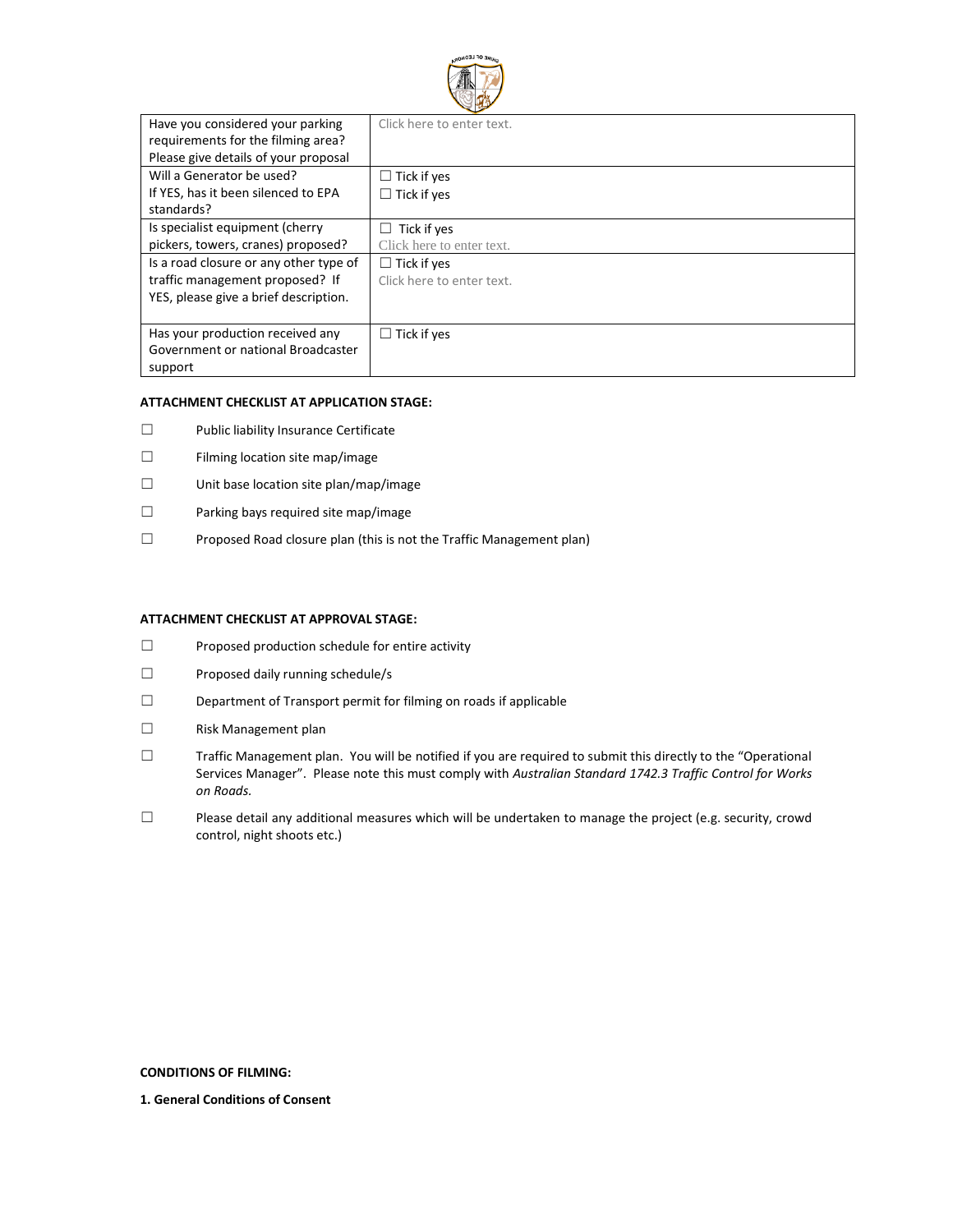

a. All cast and crew shall abide by the conditions of hire as set out in the approval permit.

b. Filmmakers must comply with all Council signs, and all directions from Council officers or other

authorities.

# **2. Notification**

Where directed by Council, the Production Company must undertake an information letter box drop and personal communication to all business proprietors, residents and other occupants likely to be adversely affected by the filming. This is to be completed by (date as dictated by Council), with any concerns or requirements raised, resolved, or accommodated to the satisfaction of the Council.

### **3**. **Litter / Damage**

a. The Production Company shall ensure that the area used for filming and related filming activities shall be maintained in a clean and tidy condition to the satisfaction of the Council with all waste materials bagged and removed from the site daily.

b. The Applicant must report any damage to the location as soon as possible.

b. Councils may require damage or cleaning bonds as deemed fit. Any costs incurred by the Council for any extraordinary cleaning/damage will be borne by the applicant.

## **4. Emergency and Essential Service Access**

a. Access to fire exits or utilities (e.g. electricity, water, telephone lines) and emergency vehicles must not be impeded at any time.

## **5. Evidence of Permits on Site**

a. A copy of the filming permit (and other regulatory approvals) shall be available on‐site at all times and in possession of the Location or Unit Manager.

b. Applicants must consult with Council and other approving authorities if there are any material changes to filming plans.

## **6. Noise**

a. All noise must comply with the Environmental Protection (Noise) Regulations 1997.

b. Filmmakers are to keep noise to a minimum, particularly when arriving in residential areas before 7.00 am or during night shoots.

## **7. Temporary Structures**

a. No temporary structures (such as, marquees, scaffolding, etc.) may be set‐up without prior approval from Council.

#### **8. Traffic (Pedestrian and Vehicular)**

a. The Production Company must ensure that activities are undertaken without unduly disrupting stakeholders, pedestrians, and/or motorists in the vicinity of the location.

b. Traffic stopping and diversions must be carried out by accredited traffic controllers and in accordance with a traffic management plan as agreed by Council and if necessary, the Western Australian Police. c. Pedestrian traffic should not be obstructed or impeded at any time, without prior approval from the Western Australian Police.

d. Filming approvals do not permit the closing of any public road to normal uses or disruption to traffic, including pedestrian movement, unless specifically authorised by Council.

e. A minimum of 1.8 metres clear width on the footpath must be available for pedestrians.

f. Any major road closures or diversions require advance warning signs 14 days prior to filming.

#### **9. Shops and Businesses**

a. Cast and crew are not to loiter in front of shops or residences or block the access of the local community and must minimise any potential inconvenience to local residents or adjoining business premises during filming.

b. Filmmakers shall not block buildings or keep equipment in front of buildings that are not working directly with the shoot. Equipment shall not be placed in front of closed shopfronts when there is an early call business owners will need to open on time and receive deliveries.

#### **10. Risk Management/Occupational Health and Safety**

a. Cast and crew are to abide by film industry safety practices, especially in relation to special effects, stunts and the use of firearms or weapons.

b. All cables located on footpaths are to be covered by approved ramps and/or other safety measures.

c. Appropriate safety measures and hazard markers must be in place to prevent injury or harm to the public and production crew.

d. All lighting must be directed away from motorists on nearby carriageways and from residential premises.

#### **11. Insurance**